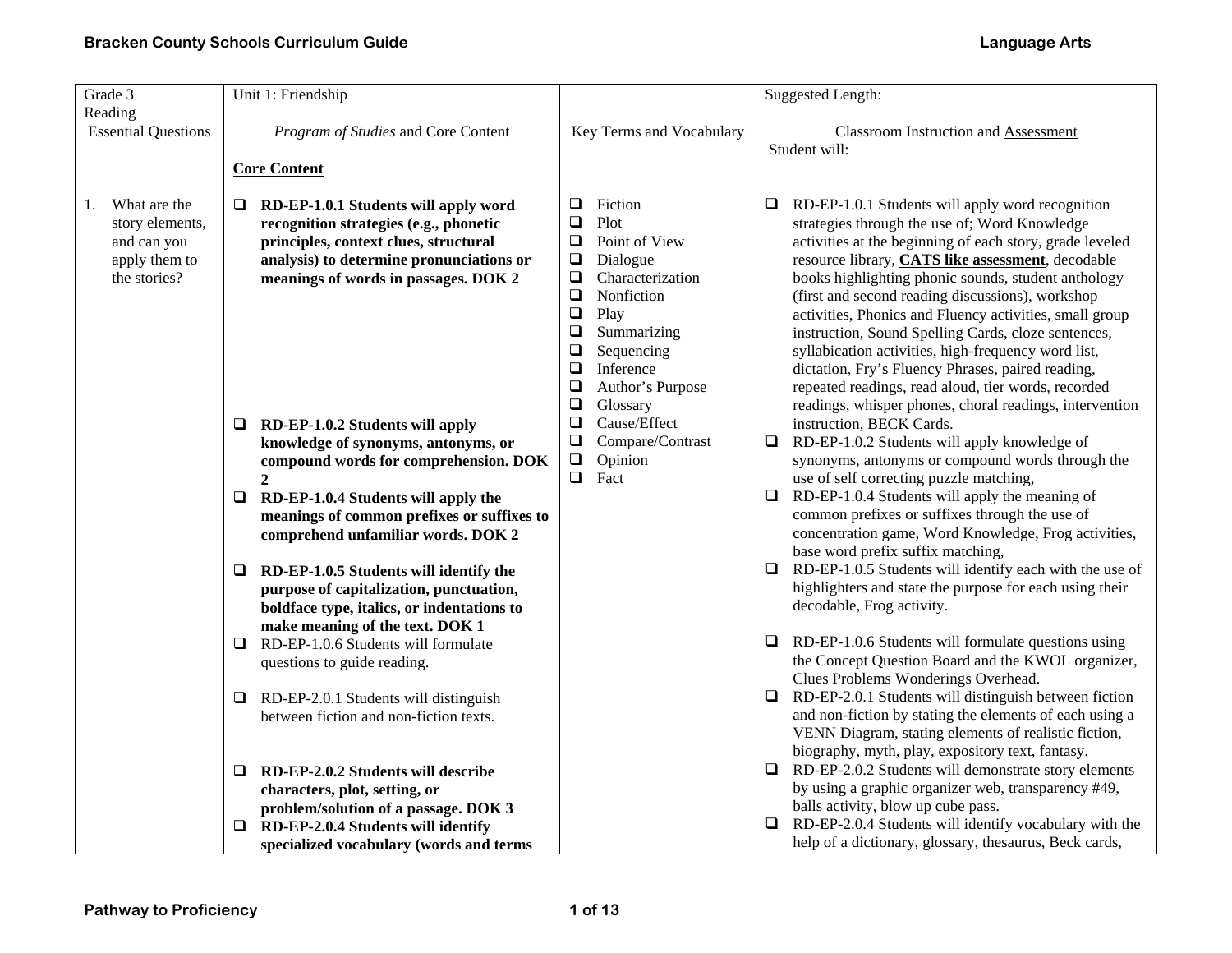| Grade 3<br>Reading         | Unit 1: Friendship                                                                                                                                                                                                                      |                          | <b>Suggested Length:</b>                                                                                                                                                                                                                                                                                                                                                                                                                               |
|----------------------------|-----------------------------------------------------------------------------------------------------------------------------------------------------------------------------------------------------------------------------------------|--------------------------|--------------------------------------------------------------------------------------------------------------------------------------------------------------------------------------------------------------------------------------------------------------------------------------------------------------------------------------------------------------------------------------------------------------------------------------------------------|
| <b>Essential Questions</b> | Program of Studies and Core Content                                                                                                                                                                                                     | Key Terms and Vocabulary | <b>Classroom Instruction and Assessment</b><br>Student will:                                                                                                                                                                                                                                                                                                                                                                                           |
|                            | specific to understanding the content).<br>DOK <sub>2</sub>                                                                                                                                                                             |                          | Hot Seat, use of transparency #1, #2, #3, #4, #6, #7, #8,<br>#47, CATS like assessment, Clues Problems<br>Wonderings transparency #46, word find, cloze<br>activities.                                                                                                                                                                                                                                                                                 |
|                            | RD-EP-2.0.5 Students will identify the<br>⊔<br>correct sequence. DOK 1                                                                                                                                                                  |                          | RD-EP-2.0.5 Students will identify the sequence using<br>$\Box$<br>story strips, graphic organizer, second read activity.                                                                                                                                                                                                                                                                                                                              |
|                            | $\Box$ RD-EP-3.0.1 Students will explain a<br>character's or speakers' actions based on a<br>passage. DOK 3                                                                                                                             |                          | $\Box$ RD-EP-3.0.1 Students will demonstrate character action<br>through role-play.                                                                                                                                                                                                                                                                                                                                                                    |
|                            | $\Box$ RD-EP-3.0.4 Students will identify main<br>ideas or details that support them. DOK 3                                                                                                                                             |                          | $\Box$ RD-EP-3.0.4 Students will identify main idea statement<br>and details by using highlighters on overhead<br>transparencies, second read activity, transparency #51,<br>workshop self checking activity, Building<br>Comprehension Skill Pack: Main Idea #1, #2, #3, #4.                                                                                                                                                                          |
|                            | RD-EP-3.0.6 Students will identify<br>⊔<br>information in a passage that is supported<br>by fact. DOK 2                                                                                                                                 |                          | RD-EP-3.0.6 Students will identify information in a<br>□<br>story by completing an open response assessment<br>based on facts.                                                                                                                                                                                                                                                                                                                         |
|                            | $\Box$ RD-EP-3.0.8 Students will identify<br>informative or persuasive passages.                                                                                                                                                        |                          | $\Box$ RD-EP-3.0.8 Students will identify informative or<br>persuasive passages by selection in a story.                                                                                                                                                                                                                                                                                                                                               |
|                            | RD-EP-3.0.9 Students will identify commonly<br>0.<br>used persuasive techniques (emotional appeal<br>and testimonial) used in a passage.                                                                                                |                          | $\Box$ RD-EP-3.0.9 Students will identify commonly used<br>persuasive techniques through Reader's Theatre,<br>reciting poetry, performing scripts, giving speeches, sing<br>songs, announcing pledges, reporting, telling jokes,<br>shouting cheers, coral readings, coral singing, echo<br>readings, buddy readings, radio reads, performances<br>reading of speeches and poems, tape recorded readings,<br>Rosie and Michael, first read activities. |
|                            | RD-EP-4.0.1 Students will connect<br>❏<br>information from a passage to students' lives<br>(text-to-self), real world issues (text-to-world)<br>or other texts (text-to-text - e.g., novel, short<br>story, song, film, website, etc.). |                          | $\Box$ RD-EP-4.0.1 Students will connect information through<br>oral discussions (handing off), through second read<br>discussion activity, through classify and categorize<br>second read activity, Three Column Chart transparency<br>#53, Fantasy and Reality T- Chart, Frog Game Fantasy<br>and Reality, Focus Questions.                                                                                                                          |
|                            | RD-EP-5.0.3 Students will identify text<br>Q<br>features (e.g., pictures, lists, charts, graphs,<br>tables of contents, indexes, glossaries,<br>captions, headings) to answer questions<br>about a passage. DOK 2                       |                          | RD-EP-5.0.3 Students will identify features through the<br>u.<br>use of their anthology.                                                                                                                                                                                                                                                                                                                                                               |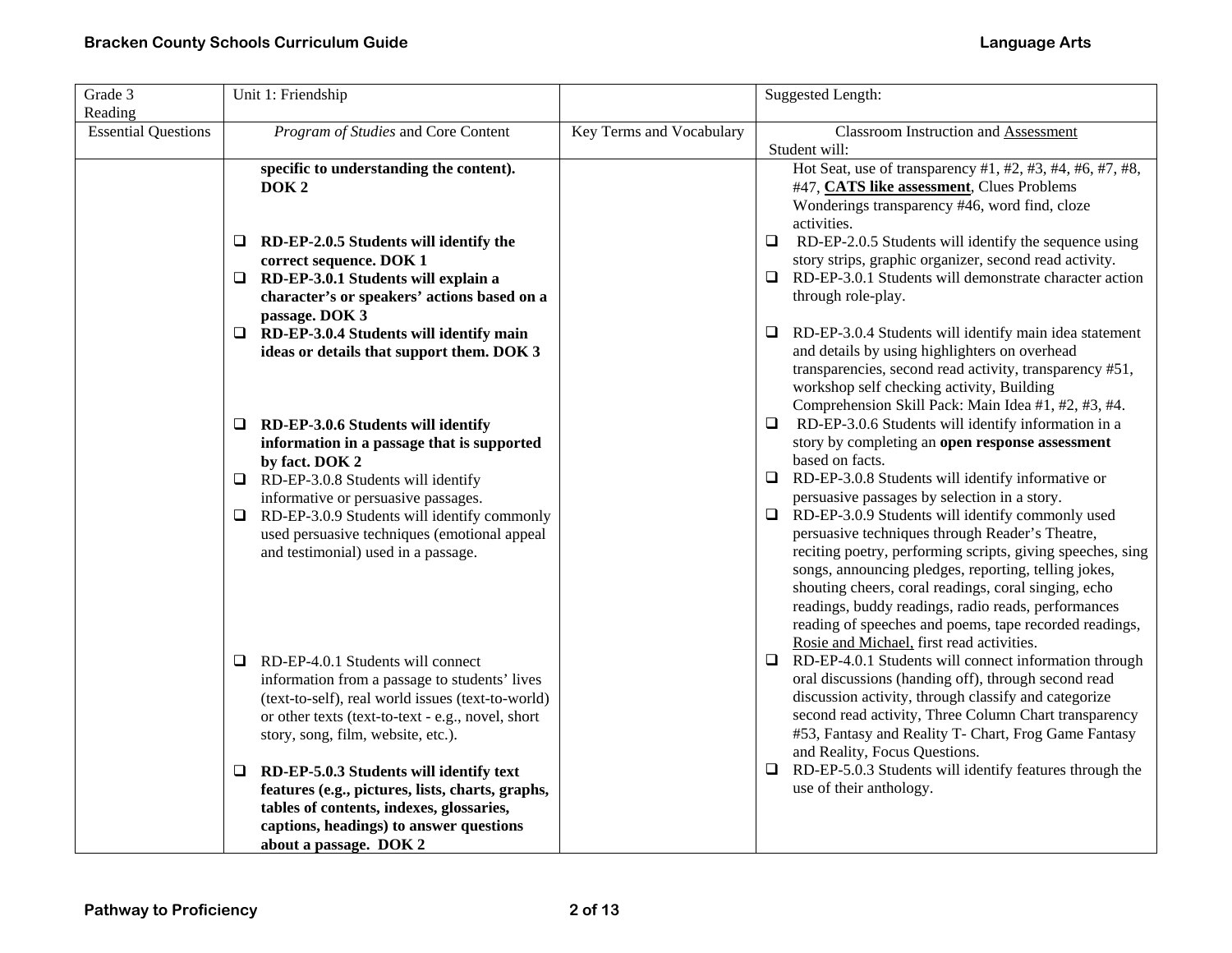| Grade 3                    | Unit 1: Friendship                                                                                                                                                          |                          | <b>Suggested Length:</b>                                                                                                                                                                                                                                                                                                                                   |
|----------------------------|-----------------------------------------------------------------------------------------------------------------------------------------------------------------------------|--------------------------|------------------------------------------------------------------------------------------------------------------------------------------------------------------------------------------------------------------------------------------------------------------------------------------------------------------------------------------------------------|
| Reading                    |                                                                                                                                                                             |                          |                                                                                                                                                                                                                                                                                                                                                            |
| <b>Essential Questions</b> | Program of Studies and Core Content                                                                                                                                         | Key Terms and Vocabulary | <b>Classroom Instruction and Assessment</b>                                                                                                                                                                                                                                                                                                                |
|                            |                                                                                                                                                                             |                          | Student will:                                                                                                                                                                                                                                                                                                                                              |
|                            | RD-EP-5.0.4 Students will identify the<br>⊔<br>organizational pattern, used (e.g., sequence,<br>cause and effect, or comparison and contrast)<br>to understand the passage. |                          | RD-EP-5.0.4 Students identify organizational patterns<br>□.<br>through graphic organizers, transparency #48, #4,<br>second read activities, transparency #50, Match Up<br>Cause and Effect Sentences, Building Comprehension<br>Skill Pack, sequence activity 3 and 4, Drawing<br>Conclusions, Comprehension Cards, CATS like open<br>response assessment. |

| Grade 3                                                            | Unit 2: City Wildlife                                                                                                                                                                                       |                                                                                                                                                                                                                                                       | <b>Suggested Length:</b>                                                                                                                                                                                                                                                                                                                                                                                                                                                                                                                                                                                                                                                                                                                                                                                   |
|--------------------------------------------------------------------|-------------------------------------------------------------------------------------------------------------------------------------------------------------------------------------------------------------|-------------------------------------------------------------------------------------------------------------------------------------------------------------------------------------------------------------------------------------------------------|------------------------------------------------------------------------------------------------------------------------------------------------------------------------------------------------------------------------------------------------------------------------------------------------------------------------------------------------------------------------------------------------------------------------------------------------------------------------------------------------------------------------------------------------------------------------------------------------------------------------------------------------------------------------------------------------------------------------------------------------------------------------------------------------------------|
|                                                                    |                                                                                                                                                                                                             |                                                                                                                                                                                                                                                       |                                                                                                                                                                                                                                                                                                                                                                                                                                                                                                                                                                                                                                                                                                                                                                                                            |
| Reading                                                            |                                                                                                                                                                                                             |                                                                                                                                                                                                                                                       |                                                                                                                                                                                                                                                                                                                                                                                                                                                                                                                                                                                                                                                                                                                                                                                                            |
| <b>Essential Questions</b>                                         | Program of Studies and Core Content                                                                                                                                                                         | Key Terms and Vocabulary                                                                                                                                                                                                                              | Classroom Instruction and Assessment                                                                                                                                                                                                                                                                                                                                                                                                                                                                                                                                                                                                                                                                                                                                                                       |
|                                                                    |                                                                                                                                                                                                             |                                                                                                                                                                                                                                                       | Student will:                                                                                                                                                                                                                                                                                                                                                                                                                                                                                                                                                                                                                                                                                                                                                                                              |
|                                                                    | <b>Core Content</b>                                                                                                                                                                                         |                                                                                                                                                                                                                                                       |                                                                                                                                                                                                                                                                                                                                                                                                                                                                                                                                                                                                                                                                                                                                                                                                            |
|                                                                    |                                                                                                                                                                                                             |                                                                                                                                                                                                                                                       |                                                                                                                                                                                                                                                                                                                                                                                                                                                                                                                                                                                                                                                                                                                                                                                                            |
| What was the<br>author's<br>purpose for<br>writing their<br>story? | RD-EP-1.0.1 Students will apply word<br>recognition strategies (e.g., phonetic<br>principles, context clues, structural<br>analysis) to determine pronunciations or<br>meanings of words in passages. DOK 2 | Characterization<br>❏<br>□<br>Details<br>$\Box$<br>Setting<br>$\Box$<br>Onomatopoeia<br>$\Box$<br>Synonyms<br>$\Box$<br>Antonyms<br>□<br>Homophones<br>□<br>Biography<br>$\Box$<br>Inference<br>□<br>Fantasy<br>□<br>Reality<br>❏<br>Author's Purpose | RD-EP-1.0.1 Students will apply word recognition<br>❏<br>strategies through the use of; Word Knowledge<br>activities at the beginning of each story, grade leveled<br>resource library, <b>CATS like assessment</b> , student<br>anthology (first and second reading discussions),<br>workshop activities, Phonics and Fluency activities,<br>small group instruction, word find, Frog activity past<br>tense, Fry's Fluency Phrases, decodable/highlight<br>phonics sounds, fluency's passages, crossword puzzle,<br>book studies, Sound Spelling Cards, cloze sentences,<br>syllabication activities, high-frequency word list,<br>dictation, paired reading, repeated readings, read aloud,<br>tier words, recorded readings, whisper phones, choral<br>readings, intervention instruction, BECK Cards, |
|                                                                    |                                                                                                                                                                                                             |                                                                                                                                                                                                                                                       | dictation.                                                                                                                                                                                                                                                                                                                                                                                                                                                                                                                                                                                                                                                                                                                                                                                                 |
|                                                                    | RD-EP-1.0.2 Students will apply<br>$\Box$                                                                                                                                                                   |                                                                                                                                                                                                                                                       |                                                                                                                                                                                                                                                                                                                                                                                                                                                                                                                                                                                                                                                                                                                                                                                                            |
|                                                                    | knowledge of synonyms, antonyms, or<br>compound words for comprehension. DOK                                                                                                                                |                                                                                                                                                                                                                                                       | RD-EP-1.0.2 Students will apply knowledge with the<br>□<br>use of overhead games, Word Knowledge activity, Frog<br>activity, Synonyms File Folder, Antonyms File Folder                                                                                                                                                                                                                                                                                                                                                                                                                                                                                                                                                                                                                                    |
|                                                                    |                                                                                                                                                                                                             |                                                                                                                                                                                                                                                       | game.                                                                                                                                                                                                                                                                                                                                                                                                                                                                                                                                                                                                                                                                                                                                                                                                      |
|                                                                    | RD-EP-1.0.4 Students will apply the<br>□                                                                                                                                                                    |                                                                                                                                                                                                                                                       | RD-EP-1.0.4 Students will apply the meaning of<br>⊔                                                                                                                                                                                                                                                                                                                                                                                                                                                                                                                                                                                                                                                                                                                                                        |
|                                                                    | meanings of common prefixes or suffixes to                                                                                                                                                                  |                                                                                                                                                                                                                                                       | prefixes and suffixes using tiles and using each word in                                                                                                                                                                                                                                                                                                                                                                                                                                                                                                                                                                                                                                                                                                                                                   |
|                                                                    | comprehend unfamiliar words. DOK 2                                                                                                                                                                          |                                                                                                                                                                                                                                                       | a sentence, through Crazy Cubes, Finish Line.                                                                                                                                                                                                                                                                                                                                                                                                                                                                                                                                                                                                                                                                                                                                                              |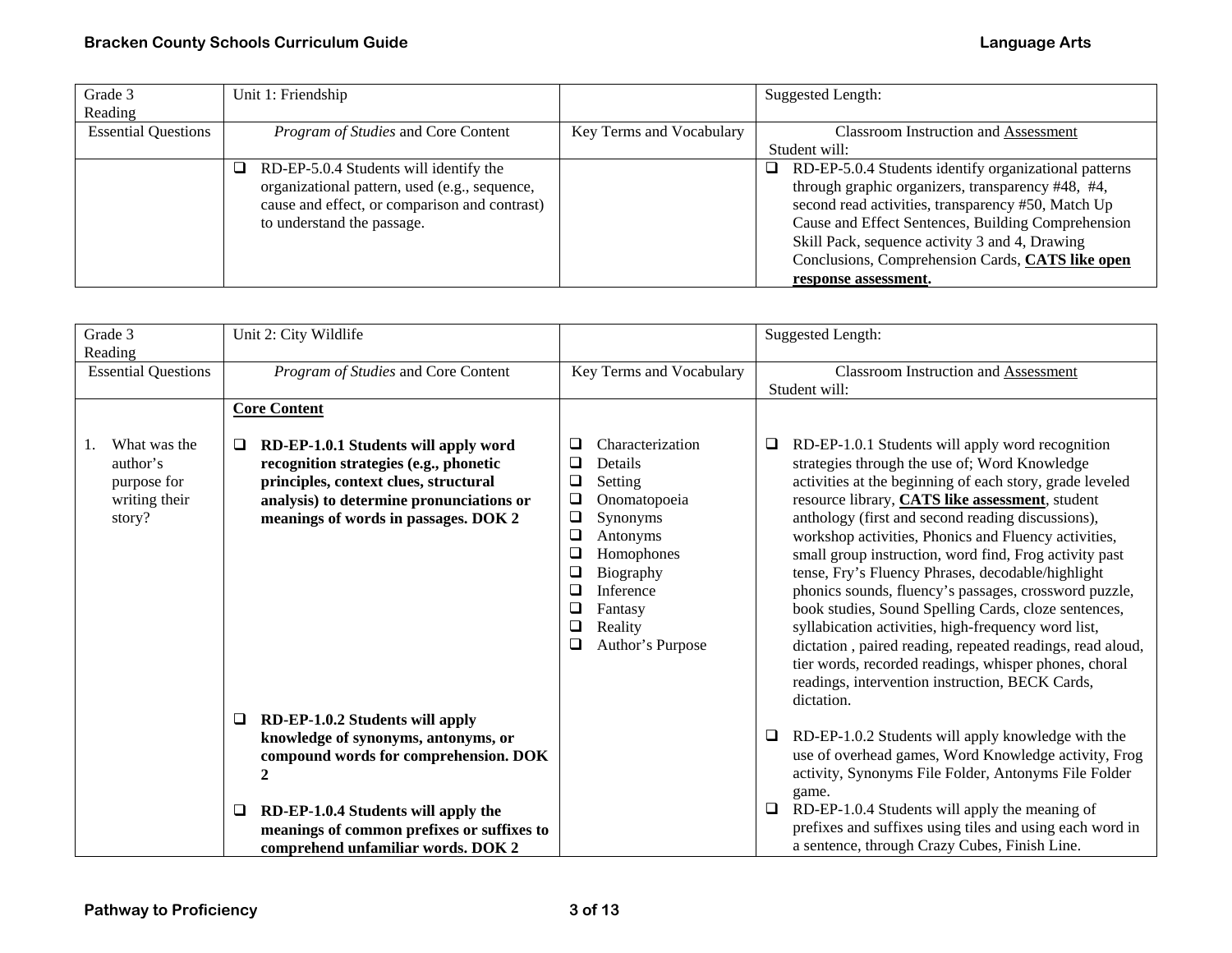| Grade 3                    | Unit 2: City Wildlife                             |                          | Suggested Length:                                                                                    |
|----------------------------|---------------------------------------------------|--------------------------|------------------------------------------------------------------------------------------------------|
| Reading                    |                                                   |                          |                                                                                                      |
| <b>Essential Questions</b> | Program of Studies and Core Content               | Key Terms and Vocabulary | <b>Classroom Instruction and Assessment</b><br>Student will:                                         |
|                            | RD-EP-1.0.5 Students will identify the<br>⊔       |                          | RD-EP-1.0.5 Students will identify the meaning by<br>$\Box$                                          |
|                            | purpose of capitalization, punctuation,           |                          | playing the Handing Off Activity.                                                                    |
|                            | boldface type, italics, or indentations to        |                          |                                                                                                      |
|                            | make meaning of the text. DOK 1                   |                          |                                                                                                      |
|                            | RD-EP-1.0.6 Students will formulate<br>□          |                          | $\Box$<br>RD-EP-1.0.6 Students will formulate questions using                                        |
|                            | questions to guide reading.                       |                          | the Question Box, Clues Problems Wonderings                                                          |
|                            |                                                   |                          | transparency #46, First Read activities, Reading                                                     |
|                            | RD-EP-2.0.2 Students will describe<br>❏           |                          | transparency #50.                                                                                    |
|                            | characters, plot, setting, or                     |                          | $\Box$ RD-EP-2.0.2 Students will describe story elements                                             |
|                            | problem/solution of a passage. DOK 3              |                          | using a graphic organizer, Reading transparency #53,                                                 |
|                            | RD-EP-2.0.4 Students will identify<br>❏           |                          | Reading transparency #59.                                                                            |
|                            | specialized vocabulary (words and terms           |                          | $\Box$ RD-EP-2.0.4 Students will identify specialized                                                |
|                            | specific to understanding the content).           |                          | vocabulary through mentor reading, file folder Similes,                                              |
|                            | DOK <sub>2</sub>                                  |                          | definitions in journals, Acorn Slide, Basic Skills                                                   |
|                            |                                                   |                          | Puzzles: Compound Words, Cloze Activities, Beck<br>Cards, Word Find, Possum's Harvest Moon, Building |
|                            |                                                   |                          | Vocabulary Teaching Center, Overheads #10,11, 12, 13,                                                |
|                            |                                                   |                          | 14, 15, Little House Building Vocabulary Teaching                                                    |
|                            | RD-EP-2.0.5 Students will identify the<br>⊔       |                          | Center, CATS like assessment.                                                                        |
|                            | correct sequence. DOK 1                           |                          | $\Box$ RD-EP-2.0.5 Students will identify sequence through                                           |
|                            | RD-EP-2.0.7 Students will make inferences<br>□    |                          | radio reads, graphic organizer web, flow chart.                                                      |
|                            | or draw conclusions based on what is read.        |                          | $\Box$<br>RD-EP-2.0.7 Students will make inferences or draw                                          |
|                            | DOK <sub>3</sub>                                  |                          | conclusions through read aloud, Fantasy and Reality                                                  |
|                            |                                                   |                          | second read activities, Clues Problems, and Wonderings                                               |
|                            | RD-EP-3.0.3 Students will identify an<br>□        |                          | transparency.                                                                                        |
|                            | author's purpose in a passage.                    |                          | $\Box$ RD-EP-3.0.3 Students will identify author's purpose by                                        |
|                            |                                                   |                          | reading to discover, Author's Purpose second read                                                    |
|                            |                                                   |                          | activity, Author's Purpose Transparency #50 two<br>column chart.                                     |
|                            | RD-EP-3.0.4 Students will identify main<br>□      |                          | $\Box$ RD-EP-3.0.4 Students will identify main idea or details                                       |
|                            | ideas or details that support them. DOK 3         |                          | by locating and underlining specific information, open                                               |
|                            | RD-EP-3.0.5 Students will identify fact or<br>⊔   |                          | response assessment.                                                                                 |
|                            | opinion from a passage. DOK 2                     |                          | RD-EP-3.0.5 Students will identify fact or opinion by<br>$\Box$                                      |
|                            |                                                   |                          | recalling information using a two column graphic                                                     |
|                            | RD-EP-4.0.1 Students will connect<br>⊔            |                          | organizer.                                                                                           |
|                            | information from a passage to students' lives     |                          | $\Box$ RD-EP-4.0.1Students will connect information through                                          |
|                            | (text-to-self), real world issues (text-to-world) |                          | Get the Gist, Reading transparency #50, Focus                                                        |
|                            | or other texts (text-to-text - e.g., novel, short |                          | Questions.                                                                                           |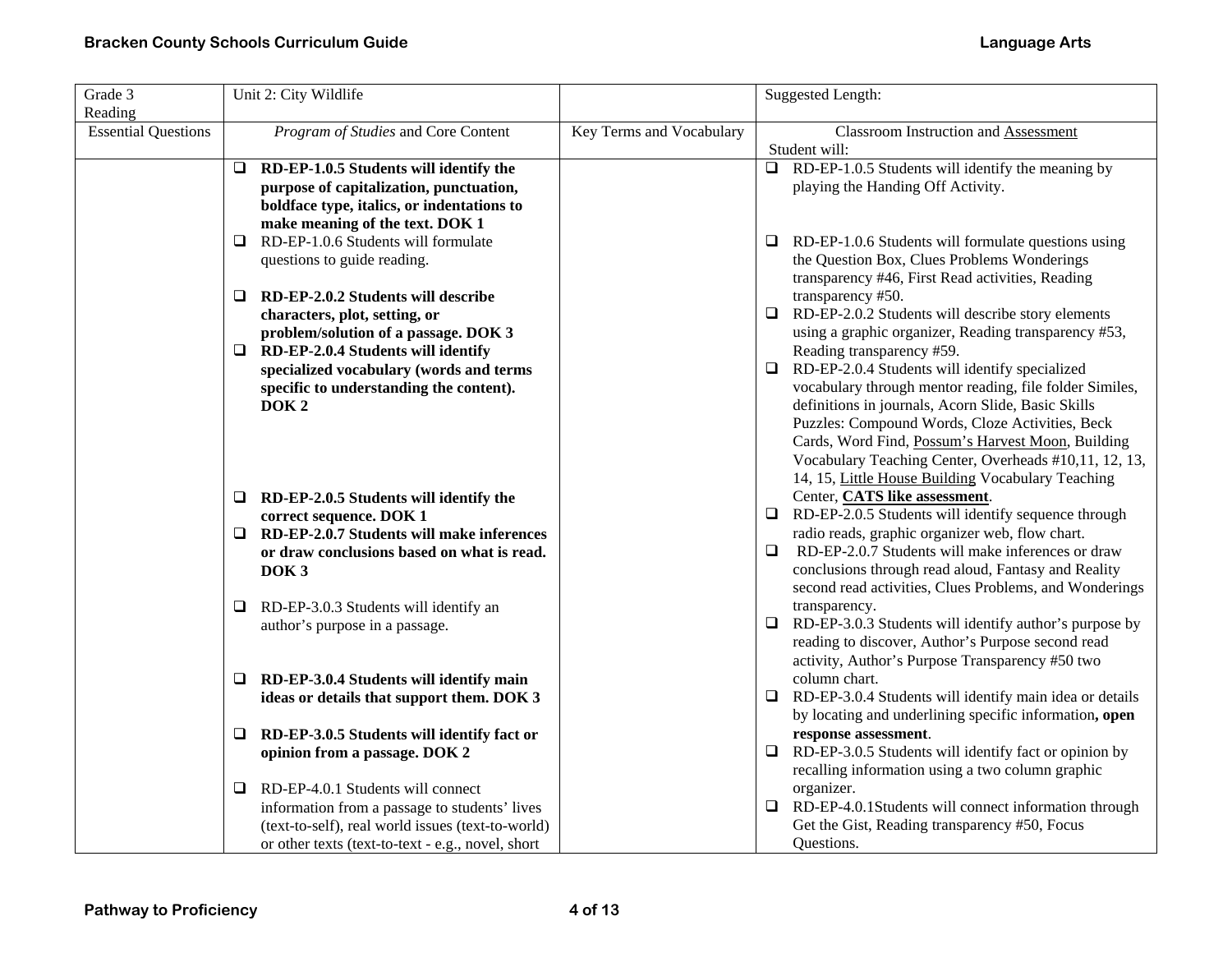| Grade 3                    | Unit 2: City Wildlife                                                                                                                                                                                                                              |                          | Suggested Length:                                                                                                                                                                                                                                                                                                                                                |
|----------------------------|----------------------------------------------------------------------------------------------------------------------------------------------------------------------------------------------------------------------------------------------------|--------------------------|------------------------------------------------------------------------------------------------------------------------------------------------------------------------------------------------------------------------------------------------------------------------------------------------------------------------------------------------------------------|
| Reading                    |                                                                                                                                                                                                                                                    |                          |                                                                                                                                                                                                                                                                                                                                                                  |
| <b>Essential Questions</b> | Program of Studies and Core Content                                                                                                                                                                                                                | Key Terms and Vocabulary | <b>Classroom Instruction and Assessment</b>                                                                                                                                                                                                                                                                                                                      |
|                            |                                                                                                                                                                                                                                                    |                          | Student will:                                                                                                                                                                                                                                                                                                                                                    |
|                            | story, song, film, website, etc.).<br>RD-EP-5.0.3 Students will identify text<br>features (e.g., pictures, lists, charts, graphs,<br>tables of contents, indexes, glossaries,<br>captions, headings) to answer questions<br>about a passage. DOK 2 |                          | RD-EP-5.0.3 Students will identify text features through<br>❏<br>a wide use of graphic organizers.                                                                                                                                                                                                                                                               |
|                            | RD-EP-5.0.4 Students will identify the<br>organizational pattern, used (e.g., sequence,<br>cause and effect, or comparison and contrast)<br>to understand the passage.                                                                             |                          | RD-EP-5.0.4 Students will identify organizational<br>patterns using graphic organizers, Drawing Conclusions<br>second read activities, Building Comprehension Skill<br>Packet: Sequencing, Cause and Effect Box, "Caws" and<br>Effect activity, Classify and Categorize second read<br>activity, Cause and Effect second read activity, CATS<br>like assessment. |

| Grade 3<br>Reading                                                                | Unit 3: Imagination                                                                                                                                                                                                                                                                                                                                                            |                                                                                                                                                                                                                        | <b>Suggested Length:</b>                                                                                                                                                                                                                                                                                                                                                                                                                                                                                                                                                                                                                                                                                                                                                                                                                                                                                                 |
|-----------------------------------------------------------------------------------|--------------------------------------------------------------------------------------------------------------------------------------------------------------------------------------------------------------------------------------------------------------------------------------------------------------------------------------------------------------------------------|------------------------------------------------------------------------------------------------------------------------------------------------------------------------------------------------------------------------|--------------------------------------------------------------------------------------------------------------------------------------------------------------------------------------------------------------------------------------------------------------------------------------------------------------------------------------------------------------------------------------------------------------------------------------------------------------------------------------------------------------------------------------------------------------------------------------------------------------------------------------------------------------------------------------------------------------------------------------------------------------------------------------------------------------------------------------------------------------------------------------------------------------------------|
| <b>Essential Questions</b>                                                        | Program of Studies and Core Content                                                                                                                                                                                                                                                                                                                                            | Key Terms and Vocabulary                                                                                                                                                                                               | Classroom Instruction and Assessment<br>Student will:                                                                                                                                                                                                                                                                                                                                                                                                                                                                                                                                                                                                                                                                                                                                                                                                                                                                    |
|                                                                                   | <b>Core Content</b>                                                                                                                                                                                                                                                                                                                                                            |                                                                                                                                                                                                                        |                                                                                                                                                                                                                                                                                                                                                                                                                                                                                                                                                                                                                                                                                                                                                                                                                                                                                                                          |
| Can you make<br>an inference<br>and support it<br>based on what<br>you have read? | RD-EP-1.0.1 Students will apply word<br>u<br>recognition strategies (e.g., phonetic<br>principles, context clues, structural<br>analysis) to determine pronunciations or<br>meanings of words in passages. DOK 2<br>RD-EP-1.0.3 Students will know that some<br>◻<br>words have multiple meanings and identify<br>the correct meaning as the word is used.<br>DOK <sub>2</sub> | Point of View<br>$\Box$<br>Setting<br>$\Box$<br>Characterization<br>□<br>Inference<br>$\Box$<br>Fantasy<br>$\Box$<br>Reality<br>$\Box$<br>Biography<br>□<br>Prefix<br>□<br>Suffix<br>$\Box$<br>Compare & Contrast<br>□ | RD-EP-1.0.1 Students will apply word recognition<br>⊔<br>strategies through the use of; Word Knowledge<br>activities at the beginning of each story, grade leveled<br>resource library, CATS like assessment, decodable<br>books highlighting phonic sounds, student anthology<br>(first and second reading discussions), workshop<br>activities, Phonics and Fluency activities, dictation,<br>small group instruction, Sound Spelling Cards, cloze<br>sentences, syllabication activities, high-frequency word<br>list, dictation, Fry's Fluency Phrases, paired reading,<br>repeated readings, read aloud, tier words, recorded<br>readings, whisper phones, choral readings, intervention<br>instruction, BECK Cards, book studies.<br>RD-EP-1.0.3 Students will know that some words have<br>□<br>multiple meanings and identify the correct meaning by<br>matching word to meaning activity, Frog activity, bingo. |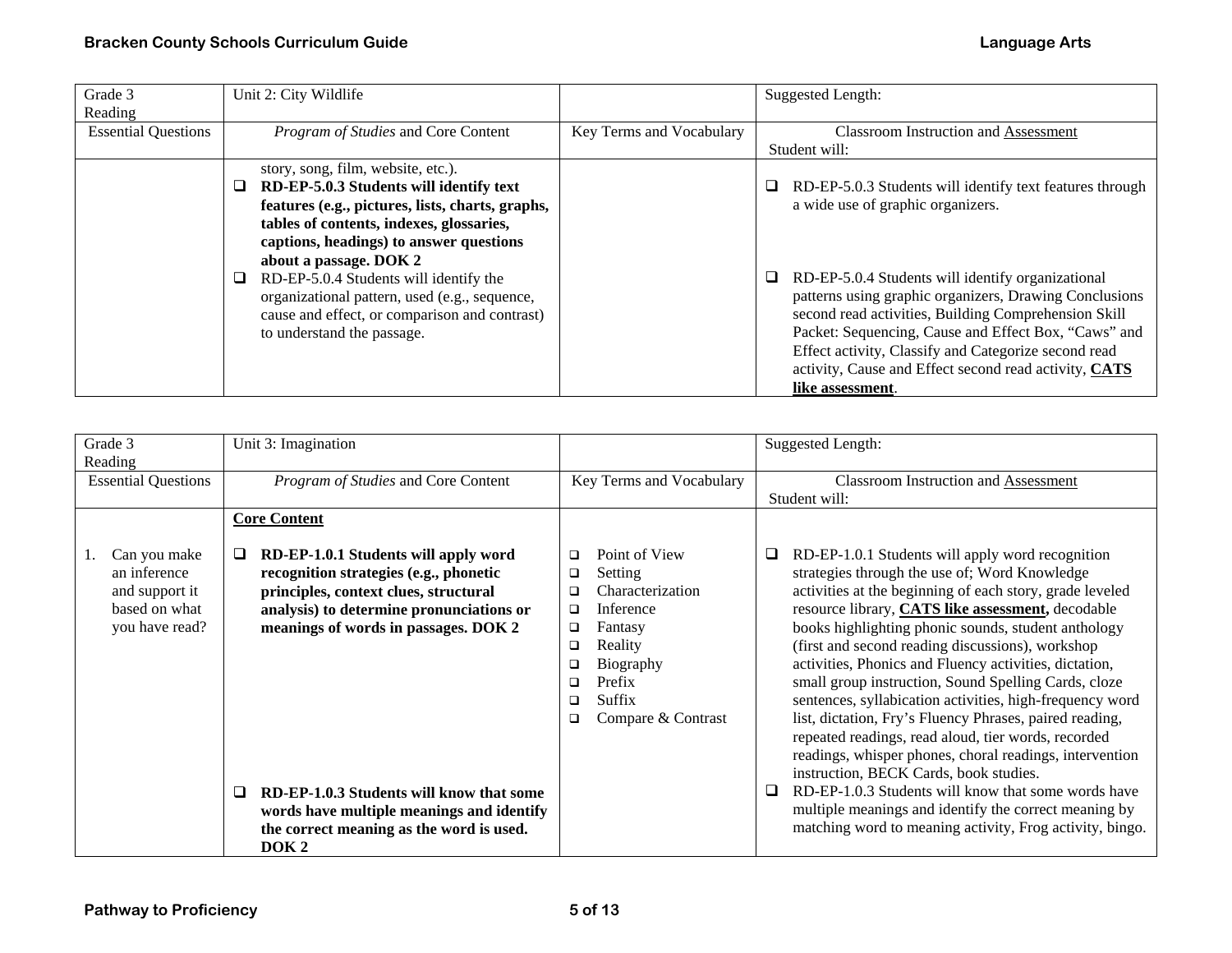| Grade 3<br>Reading         | Unit 3: Imagination                                                                                                                                                                            |                          | <b>Suggested Length:</b>                                                                                                                                                                                                                                                                                                                                                                      |
|----------------------------|------------------------------------------------------------------------------------------------------------------------------------------------------------------------------------------------|--------------------------|-----------------------------------------------------------------------------------------------------------------------------------------------------------------------------------------------------------------------------------------------------------------------------------------------------------------------------------------------------------------------------------------------|
| <b>Essential Questions</b> | Program of Studies and Core Content                                                                                                                                                            | Key Terms and Vocabulary | <b>Classroom Instruction and Assessment</b><br>Student will:                                                                                                                                                                                                                                                                                                                                  |
|                            | $\Box$ RD-EP-1.0.4 Students will apply the<br>meanings of common prefixes or suffixes to<br>comprehend unfamiliar words. DOK 2                                                                 |                          | RD-EP-1.0.4 Students will draw conclusions about the<br>$\Box$<br>meanings of prefixes or suffixes through Frog activity,<br>Handing Off activity, matching activity, Word<br>Knowledge, CATS like assessment.                                                                                                                                                                                |
|                            | RD-EP-1.0.6 Students will formulate<br>Q<br>questions to guide reading.                                                                                                                        |                          | RD-EP-1.0.6 Students will formulate questions through<br>□<br>paired reading, Clues Problems Wondering transparency<br>#46, Handing Off Process, graphic organizers, Make a<br>Turkey, first read asking and answering questions<br>activity, Inquiry Connections.                                                                                                                            |
|                            | RD-EP-2.0.2 Students will describe<br>⊔<br>characters, plot, setting, or                                                                                                                       |                          | $\Box$ RD-EP-2.0.2 Students will describe story elements<br>through graphic organizers, role-play using character                                                                                                                                                                                                                                                                             |
|                            | problem/solution of a passage. DOK 2<br>RD-EP-2.0.4 Students will identify<br>$\Box$<br>specialized vocabulary (words and terms<br>specific to understanding the content).<br>DOK <sub>2</sub> |                          | traits.<br>RD-EP-2.0.4 Students will identify specialized<br>$\Box$<br>vocabulary through Guess and Check, Hot Seat, BECK<br>cards, cloze activities, Word Bank graphic organizer,<br>RIVET, Journal Definition Picture, Vocabulary<br>Transparency #16, 18, 19, 20, 21, 22, Raven Vocabulary<br>Box, The Art Lesson Vocabulary Box, The Paper Crane<br>Vocabulary Box, CATS like assessment. |
|                            | RD-EP-2.0.5 Students will identify the<br>⊔<br>correct sequence. DOK 1                                                                                                                         |                          | $\Box$ RD-EP-2.0.5 Students will identify the correct sequence<br>through Think Aloud, transition words, sentence strips<br>sequence.                                                                                                                                                                                                                                                         |
|                            | RD-EP-2.0.7 Students will make inferences<br>❏<br>or draw conclusions based on what is read.<br>DOK <sub>3</sub>                                                                               |                          | RD-EP-2.0.7 Students will make inferences through<br>⊔<br>Clues Problems Wonderings organizer #46, first read<br>confirming predictions activity, Transparency #50<br>Fantasy and Reality.                                                                                                                                                                                                    |
|                            | RD-EP-3.0.3 Students will identify an<br>❏<br>author's purpose in a passage.                                                                                                                   |                          | RD-EP-3.0.3 Students will identify author's purpose<br>□<br>through class discussion, graphic organizers, second<br>read activities and discussion, elements of a fairy tale,<br>elements of a biography, elements of a realistic fiction,<br>open response assessment.                                                                                                                       |
|                            | RD-EP-3.0.7 Student will identify an author's<br>⊔<br>opinion about a subject.                                                                                                                 |                          | $\Box$ RD-EP-3.0.7 Students will identify author's opinion<br>through teacher directed discussion, second read activity<br>making inferences, second read activity author's point<br>of view.                                                                                                                                                                                                 |
|                            | RD-EP-4.0.1 Students will connect<br>❏<br>information from a passage to students' lives                                                                                                        |                          | $\Box$ RD-EP-4.0.1 Student's will connect information by<br>keeping a journal, Fact or Opinion Skills Pack, Focus<br>Questions, Clues Problems Wonderings transparency                                                                                                                                                                                                                        |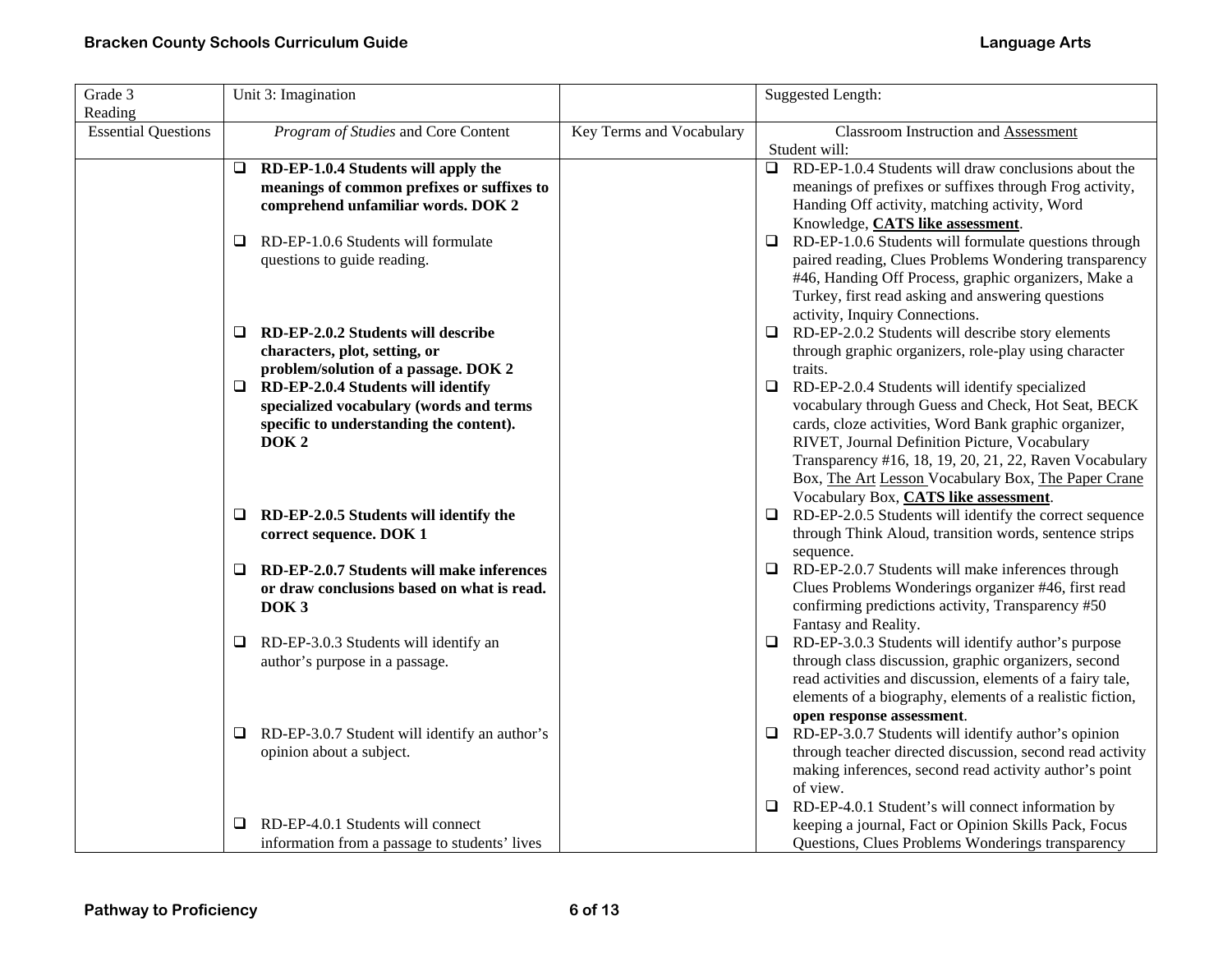| Grade 3                    | Unit 3: Imagination                               |                          | Suggested Length:                                              |
|----------------------------|---------------------------------------------------|--------------------------|----------------------------------------------------------------|
| Reading                    |                                                   |                          |                                                                |
| <b>Essential Questions</b> | Program of Studies and Core Content               | Key Terms and Vocabulary | <b>Classroom Instruction and Assessment</b>                    |
|                            |                                                   |                          | Student will:                                                  |
|                            | (text-to-self), real world issues (text-to-world) |                          | #46, Making Connections, first read activity predicting        |
|                            | or other texts (text-to-text - e.g., novel, short |                          | confirming predictions.                                        |
|                            | story, song, film, website, etc.).                |                          | RD-EP-5.0.3 Students will identify text features with the<br>□ |
|                            | RD-EP-5.0.3 Students will identify text<br>⊔      |                          | use of reproducible practice pages, graphic organizers,        |
|                            | features (e.g., pictures, lists, charts, graphs,  |                          | <b>CATS</b> like assessment.                                   |
|                            | tables of contents, indexes, glossaries,          |                          |                                                                |
|                            | captions, headings) to answer questions           |                          |                                                                |
|                            | about a passage. DOK 2                            |                          | RD-EP-5.0.4 Students will identify organizational<br>⊔         |
|                            | RD-EP-5.0.4 Students will identify the            |                          | patterns through the use of short passages, self               |
|                            | organizational pattern, used (e.g., sequence,     |                          | correcting questions, Frog activity, graphic organizers,       |
|                            | cause and effect, or comparison and contrast)     |                          | second read activity Compare and Contrast, Compare             |
|                            | to understand the passage.                        |                          | and Contrast open response assessment, compare and             |
|                            |                                                   |                          | contrast transparency #53, second read activity Classify       |
|                            |                                                   |                          |                                                                |
|                            |                                                   |                          | and Categorize.                                                |

| Grade 3<br>Reading                                                                    | Unit 4: Money                                                                                                                                                                                                    |                                                                                                                                                                                                                      | <b>Suggested Length:</b>                                                                                                                                                                                                                                                                                                                                                                                                                                                                                                                                                                                                                                                                                                                                                                                      |
|---------------------------------------------------------------------------------------|------------------------------------------------------------------------------------------------------------------------------------------------------------------------------------------------------------------|----------------------------------------------------------------------------------------------------------------------------------------------------------------------------------------------------------------------|---------------------------------------------------------------------------------------------------------------------------------------------------------------------------------------------------------------------------------------------------------------------------------------------------------------------------------------------------------------------------------------------------------------------------------------------------------------------------------------------------------------------------------------------------------------------------------------------------------------------------------------------------------------------------------------------------------------------------------------------------------------------------------------------------------------|
| <b>Essential Questions</b>                                                            | Program of Studies and Core Content                                                                                                                                                                              | Key Terms and Vocabulary                                                                                                                                                                                             | <b>Classroom Instruction and Assessment</b><br>Student will:                                                                                                                                                                                                                                                                                                                                                                                                                                                                                                                                                                                                                                                                                                                                                  |
|                                                                                       | <b>Core Content</b>                                                                                                                                                                                              |                                                                                                                                                                                                                      |                                                                                                                                                                                                                                                                                                                                                                                                                                                                                                                                                                                                                                                                                                                                                                                                               |
| What is the<br>sequence of the<br>story, which<br>part did you like<br>best, and why? | RD-EP-1.0.1 Students will apply word<br>⊔<br>recognition strategies (e.g., phonetic<br>principles, context clues, structural<br>analysis) to determine pronunciations or<br>meanings of words in passages. DOK 2 | ❏<br>Sequence<br>□<br>Characterization<br>❏<br>Drawing Conclusions<br>Author's Point of View<br>□<br>❏<br>Cause & Effect<br>❏<br><b>Expository Text</b><br>Plot<br>❏<br>□<br><b>Abbreviations</b><br>□<br>Inferences | RD-EP-1.0.1 Students will apply word recognition<br>Q<br>strategies through the use of; Word Knowledge<br>activities at the beginning of each story, grade leveled<br>resource library, <b>CATS like assessment</b> , decodable<br>books highlighting phonic sounds, student anthology<br>(first and second reading discussions), workshop<br>activities, Phonics and Fluency activities, small group<br>instruction, Sound Spelling Cards, cloze sentences,<br>syllabication activities, high-frequency word list,<br>dictation, Fry's Fluency Phrases, paired reading,<br>repeated readings, read aloud, tier words, recorded<br>readings, whisper phones, choral readings, intervention<br>instruction, BECK Cards, dictation, student anthology<br>first and second read activities, workshop activities, |
|                                                                                       | RD-EP-1.0.2 Students will apply<br>❏<br>knowledge of synonyms, antonyms,                                                                                                                                         |                                                                                                                                                                                                                      | intervention instruction.<br>RD-EP-1.0.2 Students will apply knowledge of<br>❏                                                                                                                                                                                                                                                                                                                                                                                                                                                                                                                                                                                                                                                                                                                                |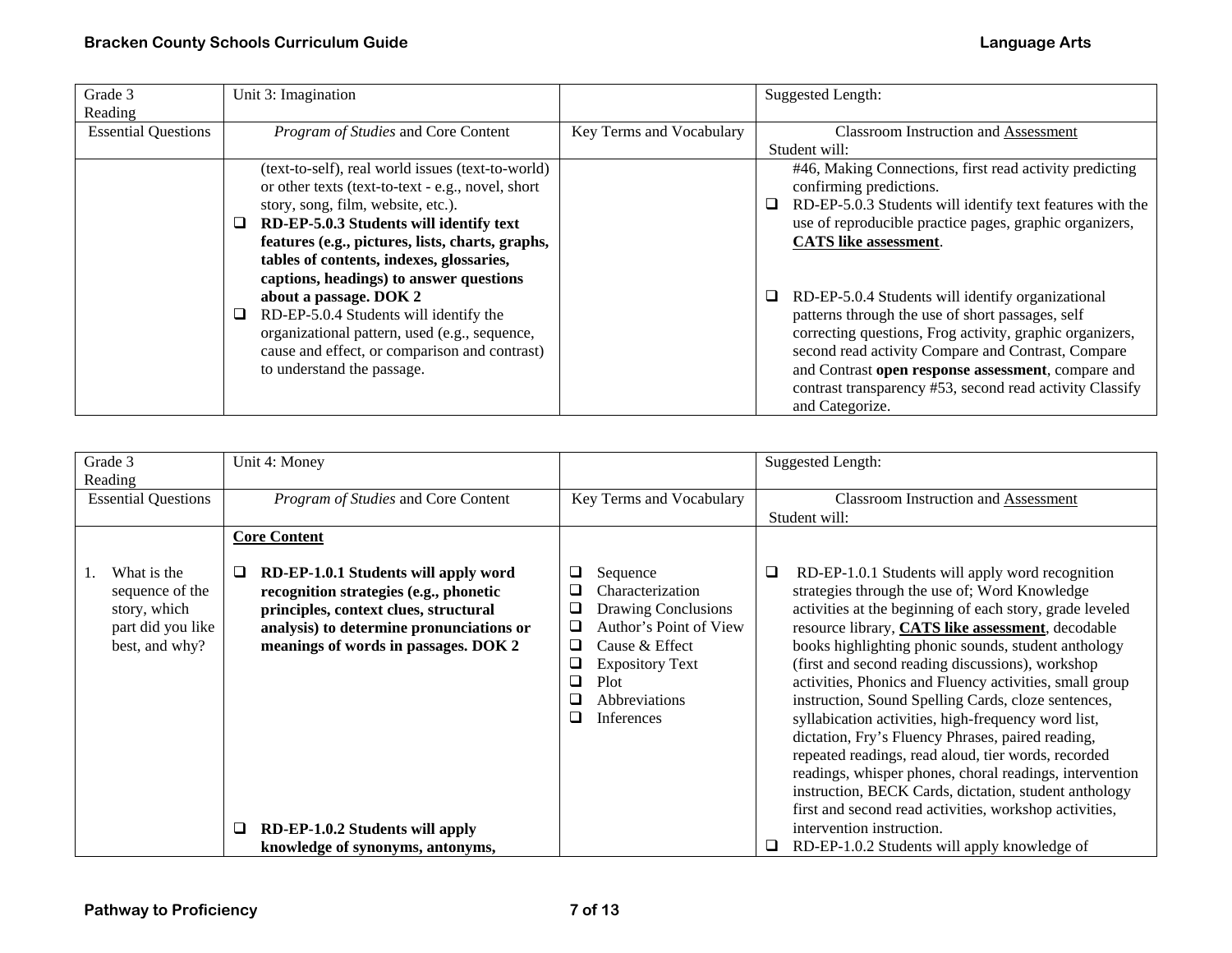| Grade 3                    | Unit 4: Money                                                      |                          | <b>Suggested Length:</b>                                                                                              |
|----------------------------|--------------------------------------------------------------------|--------------------------|-----------------------------------------------------------------------------------------------------------------------|
| Reading                    |                                                                    |                          |                                                                                                                       |
| <b>Essential Questions</b> | Program of Studies and Core Content                                | Key Terms and Vocabulary | <b>Classroom Instruction and Assessment</b>                                                                           |
|                            |                                                                    |                          | Student will:                                                                                                         |
|                            | homophones, or compound words for                                  |                          | synonyms, antonyms, and homophones by playing<br>Bingo. Students will match up words to formulate                     |
|                            | comprehension. DOK 2<br>$\Box$ RD-EP-1.0.6 Students will formulate |                          | compound words.                                                                                                       |
|                            | questions to guide reading.                                        |                          | $\Box$ RD-EP-1.0.6 Students will formulate questions through                                                          |
|                            |                                                                    |                          | Think, Pair, Share, and Clues, Problems, Wonderings                                                                   |
|                            | RD-EP-2.0.2 Students will describe<br>Q                            |                          | transparency #46.                                                                                                     |
|                            | characters, plot, setting, or                                      |                          | RD-EP-2.0.2 Students will describe story elements by<br>$\Box$                                                        |
|                            | problem/solution of a passage. DOK 3                               |                          | constructing a flipbook, use of reading transparency                                                                  |
|                            | RD-EP-2.0.4 Students will identify<br>⊔                            |                          | #49.                                                                                                                  |
|                            | specialized vocabulary (words and terms                            |                          |                                                                                                                       |
|                            | specific to understanding the content).                            |                          | RD-EP-2.0.4 Students will identify specialized story<br>u.                                                            |
|                            | DOK <sub>2</sub>                                                   |                          | vocabulary by playing Abbreviation Match-Up, Hot                                                                      |
|                            |                                                                    |                          | Seat, use of BECK Cards, reading vocabulary                                                                           |
|                            | RD-EP-2.0.5 Students will identify the<br>Q                        |                          | transparencies, and <b>CATS like assessment</b> , Detective                                                           |
|                            | correct sequence. DOK 1                                            |                          | Sentence Strip activity.                                                                                              |
|                            |                                                                    |                          | RD-EP-2.0.5 Students will identify correct sequence<br>$\Box$                                                         |
|                            | RD-EP-2.0.7 Students will make inferences<br>❏                     |                          | through the use of sequence strips, second read                                                                       |
|                            | or draw conclusions based on what is read.                         |                          | activities.                                                                                                           |
|                            | <b>DOK</b>                                                         |                          | RD-EP-2.0.7 Students make inferences or draw<br>□                                                                     |
|                            |                                                                    |                          | conclusions by using prior knowledge in class                                                                         |
|                            | RD-EP-3.0.3 Students will identify an<br>⊔                         |                          | discussions during first and second read activities, using                                                            |
|                            | author's purpose in a passage.                                     |                          | the activity Incredible Inferences.                                                                                   |
|                            |                                                                    |                          | RD-EP-3.0.3 Students will identify author's purpose<br>$\Box$<br>through Think Aloud, class discussion on elements of |
|                            |                                                                    |                          | realistic fiction, expository text, fables, fable, historical                                                         |
|                            | RD-EP-3.0.4 Students will identify main<br>⊔                       |                          | fiction, second read activity, guided practice using                                                                  |
|                            | ideas or details that support them. DOK 3                          |                          | transparency #53.                                                                                                     |
|                            |                                                                    |                          | RD-EP-3.0.4 Students will identify main idea or details<br>⊔                                                          |
|                            |                                                                    |                          | through summarizing using the graphic organizer                                                                       |
|                            | $\Box$ RD-EP-3.0.5 Students will identify fact or                  |                          | transparency #55, second read activity, open response                                                                 |
|                            | opinion from a passage. DOK 2                                      |                          | assessment.                                                                                                           |
|                            | $\Box$ RD-EP-3.0.7 Students will identify an                       |                          | RD-EP-3.0.5 Students will identify fact or opinion with<br>$\Box$                                                     |
|                            | author's opinion about a subject.                                  |                          | the use of a T Chart.                                                                                                 |
|                            |                                                                    |                          | RD-EP-3.0.7 Students will identify author's opinion<br>$\Box$                                                         |
|                            | RD-EP-3.0.9 Students will identify commonly<br>❏                   |                          | through direct Listening Thinking activity, second read                                                               |
|                            | used persuasive techniques (emotional appeal                       |                          | activities.                                                                                                           |
|                            | and testimonial) used in a passage.                                |                          | RD-EP-3.0.9 Students will identify persuasive<br>⊔                                                                    |
|                            |                                                                    |                          | techniques through expression and correct phrasing in                                                                 |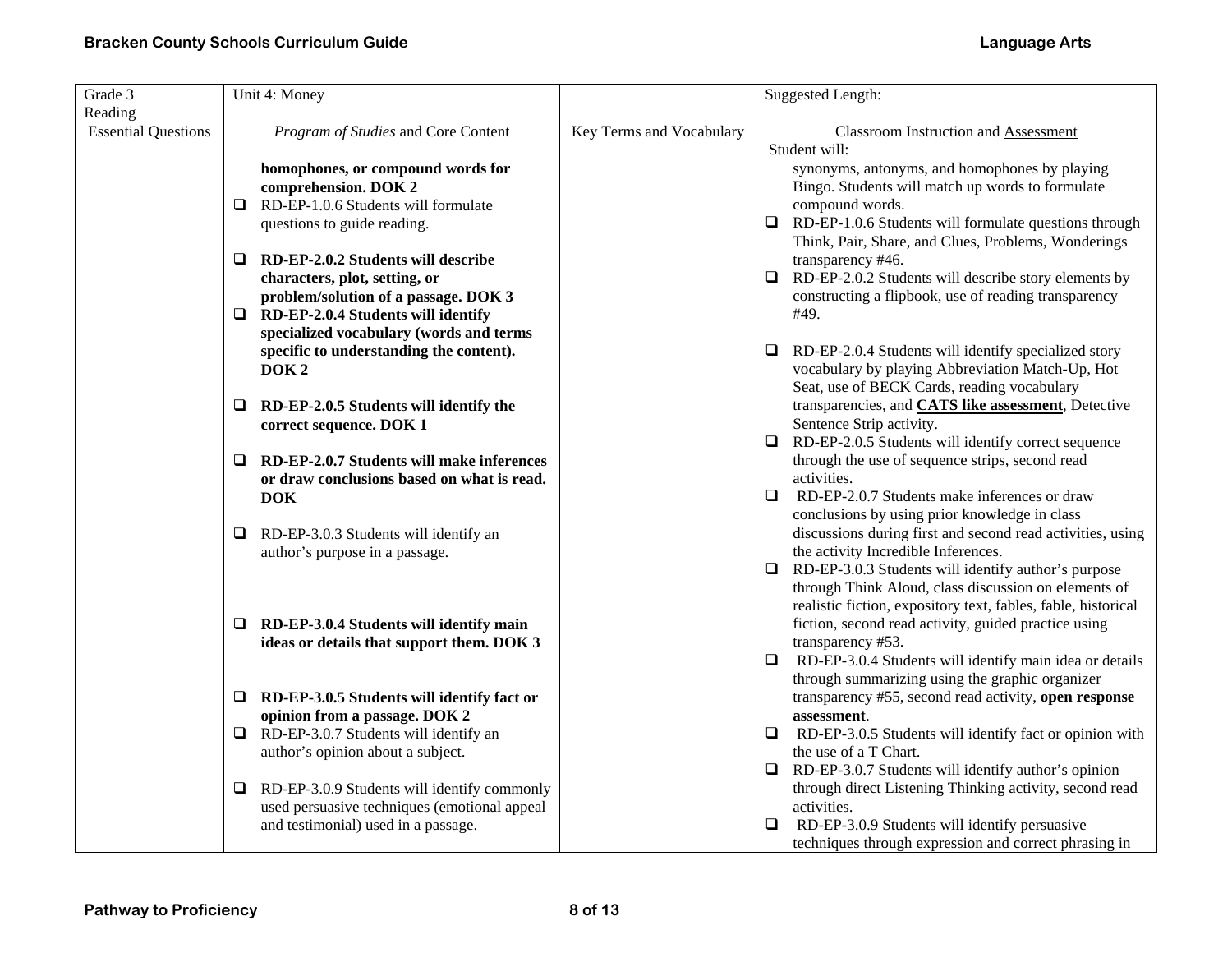| Grade 3                    | Unit 4: Money                                                                                                                                                                                                                                                                                                                                                                                                                                      |                          | <b>Suggested Length:</b>                                                                                                                                                                                                                                                                                                                                        |
|----------------------------|----------------------------------------------------------------------------------------------------------------------------------------------------------------------------------------------------------------------------------------------------------------------------------------------------------------------------------------------------------------------------------------------------------------------------------------------------|--------------------------|-----------------------------------------------------------------------------------------------------------------------------------------------------------------------------------------------------------------------------------------------------------------------------------------------------------------------------------------------------------------|
| Reading                    |                                                                                                                                                                                                                                                                                                                                                                                                                                                    |                          |                                                                                                                                                                                                                                                                                                                                                                 |
| <b>Essential Questions</b> | Program of Studies and Core Content                                                                                                                                                                                                                                                                                                                                                                                                                | Key Terms and Vocabulary | <b>Classroom Instruction and Assessment</b><br>Student will:                                                                                                                                                                                                                                                                                                    |
|                            | RD-EP-4.0.1 Students will connect<br>information from a passage to students' lives<br>(text-to-self), real world issues (text-to-world)<br>or other texts (text-to-text - e.g., novel, short<br>story, song, film, website, etc.).<br>RD-EP-5.0.3 Students will identify text<br>features (e.g., pictures, lists, charts, graphs,<br>tables of contents, indexes, glossaries,<br>captions, headings) to answer questions<br>about a passage. DOK 2 |                          | passages using the Student Anthology, Readers Theater,<br>Say it Like the Character, first read activities.<br>RD-EP-4.0.1 Students will connect information from a<br>⊔<br>passage through class discussion using transparency<br>#50, #46, Focus Questions.<br>RD-EP-5.0.3 Students will identify text features through<br>⊔<br><b>CATS</b> like assessments. |
|                            | RD-EP-5.0.4 Students will identify the<br>organizational pattern, used (e.g., sequence,<br>cause and effect, or comparison and contrast)<br>to understand the passage.                                                                                                                                                                                                                                                                             |                          | RD-EP-5.0.4 Students will identify organizational<br>⊔<br>patterns through the use of graphic organizers, class<br>discussion during first and second read activities,<br>reading transparency #54.                                                                                                                                                             |

| Grade 3                                                                | Unit 5: Storytelling                                                                                                                                                                                                  |                                                              | <b>Suggested Length:</b>                                                                                                                                                                                                                                                                                                                                                                                                                                                                                                                                                                                                                                                                                                   |
|------------------------------------------------------------------------|-----------------------------------------------------------------------------------------------------------------------------------------------------------------------------------------------------------------------|--------------------------------------------------------------|----------------------------------------------------------------------------------------------------------------------------------------------------------------------------------------------------------------------------------------------------------------------------------------------------------------------------------------------------------------------------------------------------------------------------------------------------------------------------------------------------------------------------------------------------------------------------------------------------------------------------------------------------------------------------------------------------------------------------|
| Reading                                                                |                                                                                                                                                                                                                       |                                                              |                                                                                                                                                                                                                                                                                                                                                                                                                                                                                                                                                                                                                                                                                                                            |
| <b>Essential Questions</b>                                             | Program of Studies and Core Content                                                                                                                                                                                   | Key Terms and Vocabulary                                     | <b>Classroom Instruction and Assessment</b>                                                                                                                                                                                                                                                                                                                                                                                                                                                                                                                                                                                                                                                                                |
|                                                                        |                                                                                                                                                                                                                       |                                                              | Student will:                                                                                                                                                                                                                                                                                                                                                                                                                                                                                                                                                                                                                                                                                                              |
|                                                                        | <b>Core Content</b>                                                                                                                                                                                                   |                                                              |                                                                                                                                                                                                                                                                                                                                                                                                                                                                                                                                                                                                                                                                                                                            |
|                                                                        |                                                                                                                                                                                                                       |                                                              |                                                                                                                                                                                                                                                                                                                                                                                                                                                                                                                                                                                                                                                                                                                            |
| Can you state<br>the main idea<br>and give 2<br>supporting<br>details? | RD-EP-1.0.1 Students will apply word<br>$\Box$<br>recognition strategies (e.g., phonetic<br>principles, context clues, structural<br>analysis) to determine pronunciations or<br>meanings of words in passages. DOK 2 | Author's Purpose<br>⊔<br>Main Idea<br>❏<br>Onomatopoeia<br>⊔ | RD-EP-1.0.1 Students will apply word recognition<br>u.<br>strategies through the use of; Word Knowledge<br>activities at the beginning of each story, grade leveled<br>resource library, CATS like assessment, decodable<br>books highlighting phonic sounds, student anthology<br>(first and second reading discussions), workshop<br>activities, Phonics and Fluency activities, small group<br>instruction, Sound Spelling Cards, cloze sentences,<br>syllabication activities, high-frequency word list,<br>dictation, Fry's Fluency Phrases, paired reading,<br>repeated readings, read aloud, tier words, recorded<br>readings, whisper phones, choral readings, intervention<br>instruction, BECK Cards, dictation. |
|                                                                        | RD-EP-1.0.2 Students will apply<br>❏                                                                                                                                                                                  | Visualizing<br>⊔                                             | RD-EP-1.0.2 Apply knowledge of synonyms and<br>⊔                                                                                                                                                                                                                                                                                                                                                                                                                                                                                                                                                                                                                                                                           |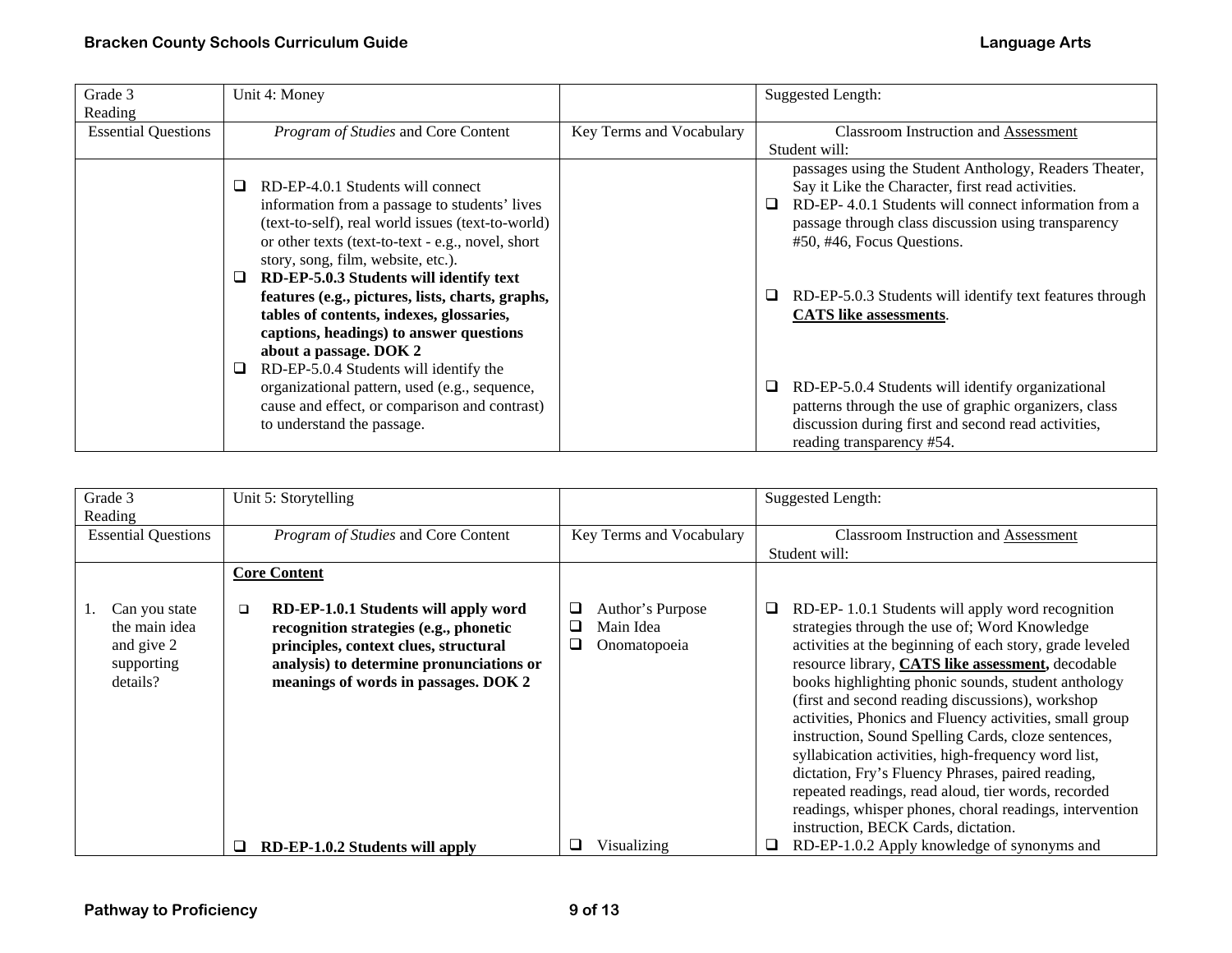| Grade 3                               | Unit 5: Storytelling                                                          |        |                          |        | <b>Suggested Length:</b>                                                                               |
|---------------------------------------|-------------------------------------------------------------------------------|--------|--------------------------|--------|--------------------------------------------------------------------------------------------------------|
| Reading<br><b>Essential Questions</b> | Program of Studies and Core Content                                           |        | Key Terms and Vocabulary |        | <b>Classroom Instruction and Assessment</b>                                                            |
|                                       |                                                                               |        |                          |        | Student will:                                                                                          |
|                                       | knowledge of synonyms, antonyms, or                                           |        | $\Box$ Folktales         |        | antonyms by playing bingo, workshop self-checking                                                      |
|                                       | compound words for comprehension. DOK                                         |        |                          |        | activities.                                                                                            |
|                                       | $\overline{2}$                                                                |        |                          |        | $\Box$ RD-EP-1.0.2 Apply knowledge of compound words by                                                |
|                                       |                                                                               | $\Box$ |                          | $\Box$ | completing Bird Brain activity, bingo concentration.<br>RD-EP-1.0.4 Apply the meanings of prefixes and |
|                                       | RD-EP-1.0.4 Students will apply the<br>⊔                                      |        | Sequence                 |        | suffixes by covering the base word and stating the                                                     |
|                                       | meanings of common prefixes or suffixes to                                    |        |                          |        | meaning of the prefix or/and suffix.                                                                   |
|                                       | comprehend unfamiliar words. DOK 2                                            |        |                          |        |                                                                                                        |
|                                       |                                                                               | $\Box$ | Fact                     | ⊔      | RD-EP-1.0.5 Identify proper nouns, punctuation marks,                                                  |
|                                       | RD-EP-1.0.5 Students will identify the<br>⊔                                   | $\Box$ | Opinion                  |        | boldface type, italics, and indentations using fluency                                                 |
|                                       | purpose of capitalization, punctuation,                                       | ❏      | Dialogue                 |        | passages.                                                                                              |
|                                       | boldface type, italics, or indentations to<br>make meaning of the text. DOK 1 |        |                          |        |                                                                                                        |
|                                       |                                                                               | ❏      | Expository               | ⊔      | RD-EP-1.0.6 Formulate questions and apply them to the                                                  |
|                                       | RD-EP-1.0.6 Students will formulate<br>□                                      | □      | Details                  |        | Concept Question Board.                                                                                |
|                                       | questions to guide reading.                                                   |        |                          |        |                                                                                                        |
|                                       |                                                                               |        |                          | $\Box$ | RD-EP-2.0.2 Identify the 4 elements of a story using a                                                 |
|                                       | RD-EP-2.0.2 Students will describe<br>□                                       |        |                          |        | graphic organizer, and elements of all genres read in                                                  |
|                                       | characters, plot, setting, or<br>problem/solution of a passage. DOK 3         |        |                          | $\Box$ | unit.<br>RD-EP-2.0.4 Identify vocabulary words by using a                                              |
|                                       | RD-EP-2.0.4 Students will identify<br>□                                       |        |                          |        | graphic organizer, writing the word, drawing a picture                                                 |
|                                       | specialized vocabulary (words and terms                                       |        |                          |        | and making a knowledge connection, Beck Cards,                                                         |
|                                       | specific to understanding the content).                                       |        |                          |        | <b>CATS</b> like assessment.                                                                           |
|                                       | DOK <sub>2</sub>                                                              |        |                          |        | $\Box$ RD-EP-2.0.5 Create a totem pole, sequencing important                                           |
|                                       | RD-EP-2.0.5 Students will identify the<br>□                                   |        |                          |        | events in their lives.                                                                                 |
|                                       | correct sequence. DOK 1<br>RD-EP-2.0.7 Students will make inferences<br>□     |        |                          | □      | RD-EP-2.0.7 Make inferences or draw conclusions<br>through class discussion (handing off).             |
|                                       | or draw conclusions based on what is read.                                    |        |                          |        |                                                                                                        |
|                                       | DOK <sub>3</sub>                                                              |        |                          |        | $\Box$ RD-EP-3.0.3 Identify the author's purpose for every                                             |
|                                       | RD-EP-3.0.3 Students will identify an<br>⊔                                    |        |                          |        | genre giving reasons for their statements.                                                             |
|                                       | author's purpose in a passage.                                                |        |                          |        | $\Box$ RD-EP-3.0.4 Identify main ideas and/ or details of                                              |
|                                       | RD-EP-3.0.4 Students will identify main                                       |        |                          |        | chosen passages throughout the genres through graphic                                                  |
|                                       | ideas or details that support them. DOK 3                                     |        |                          | $\Box$ | organizers, <b>CATS</b> like assessment.<br>RD-EP-3.0.5 Identify fact or opinion sentences in the      |
|                                       | RD-EP-3.0.5 Students will identify fact or<br>⊔                               |        |                          |        | genres using a T chart.                                                                                |
|                                       | opinion from a passage. DOK 2                                                 |        |                          |        | $\Box$ RD-EP-3.0.7 Identify an author's opinion by justifying                                          |
|                                       | RD-EP-3.0.7 Students will identify an                                         |        |                          |        | an example from the genre.                                                                             |
|                                       | author's opinion about a subject.                                             |        |                          |        | $\Box$ RD-EP-3.0.9 Identify commonly used persuasive                                                   |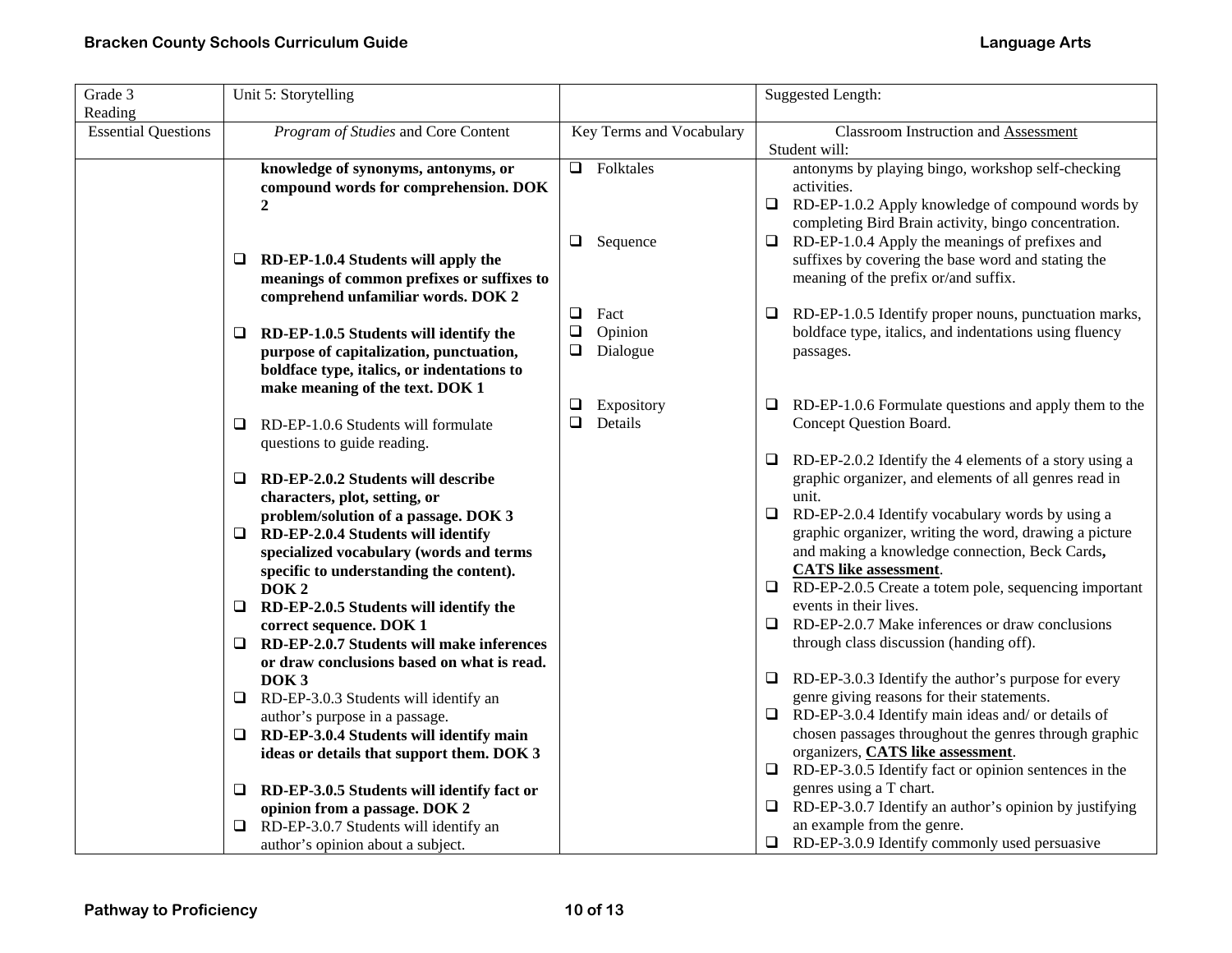| Grade 3                    | Unit 5: Storytelling                                                                                                                                                                                                                                                                                                                        |                          | <b>Suggested Length:</b>                                                                                                                                                                                                                                                                                                                                      |
|----------------------------|---------------------------------------------------------------------------------------------------------------------------------------------------------------------------------------------------------------------------------------------------------------------------------------------------------------------------------------------|--------------------------|---------------------------------------------------------------------------------------------------------------------------------------------------------------------------------------------------------------------------------------------------------------------------------------------------------------------------------------------------------------|
| Reading                    |                                                                                                                                                                                                                                                                                                                                             |                          |                                                                                                                                                                                                                                                                                                                                                               |
| <b>Essential Questions</b> | Program of Studies and Core Content                                                                                                                                                                                                                                                                                                         | Key Terms and Vocabulary | <b>Classroom Instruction and Assessment</b>                                                                                                                                                                                                                                                                                                                   |
|                            |                                                                                                                                                                                                                                                                                                                                             |                          | Student will:                                                                                                                                                                                                                                                                                                                                                 |
|                            | RD-EP-3.0.9 Students will identify commonly<br>used persuasive techniques (i.e., emotional<br>appeal and testimonial) used in a passage.<br>RD-EP-4.0.1 Students will connect<br>information from a passage to students' lives                                                                                                              |                          | techniques by roll play, readers theater, plays, radio<br>read, cheers, riddles, You Read to Me I Read to You,<br>first read activities.<br>RD-EP-4.0.1 Respond to an open response question<br>⊔<br>connecting the story to their own life, Focus Questions,<br>discuss a connection from real life issues and other texts<br>through handing off procedure. |
|                            | (text-to-self), real world issues (text-to-world)<br>or other texts (text-to-text - e.g., novel, short<br>story, song, film, website, etc.).<br>RD-EP-5.0.3 Students will identify text                                                                                                                                                     |                          | RD-EP-5.0.3 Identify text features through varies whole<br>group discussions.                                                                                                                                                                                                                                                                                 |
|                            | features (e.g., pictures, lists, charts, graphs,<br>tables of contents, indexes, glossaries,<br>captions, headings) to answer questions<br>about a passage. DOK 2<br>RD-EP-5.0.4 Students will identify the<br>organizational pattern, used (e.g., sequence,<br>cause and effect, or comparison and contrast)<br>to understand the passage. |                          | RD-EP-5.0.4 Identify organizational patterns through<br>questioning, discussions, completing graphic organizers.                                                                                                                                                                                                                                              |

| Grade 3                    | Unit 6: Country Life                      |                                 | <b>Suggested Length:</b>                                 |
|----------------------------|-------------------------------------------|---------------------------------|----------------------------------------------------------|
| Reading                    |                                           |                                 |                                                          |
| <b>Essential Questions</b> | Program of Studies and Core Content       | Key Terms and Vocabulary        | <b>Classroom Instruction and Assessment</b>              |
|                            |                                           |                                 | Student will:                                            |
|                            | <b>Core Content</b>                       |                                 |                                                          |
|                            |                                           |                                 |                                                          |
| Can you relate             | RD-EP-1.0.1 Students will apply word<br>⊔ | □<br>Setting                    | RD-EP-1.0.1 Students will apply word recognition         |
| the stories to             | recognition strategies (e.g., phonetic    | ⊔<br><b>Figurative Language</b> | strategies through the use of; Word Knowledge            |
| text to self, text         | principles, context clues, structural     | <b>Expository Texts</b><br>❏    | activities at the beginning of each story, grade leveled |
| to world, and/or           | analysis) to determine pronunciations or  | Fiction<br>□                    | resource library, CATS like assessment, decodable        |
| text-to-text?              | meanings of words in passages. DOK 2      | Nonfiction<br>⊔                 | books highlighting phonic sounds, student anthology      |
|                            |                                           | Author's Point of View<br>□     | (first and second reading discussions), workshop         |
|                            |                                           | □<br>Narrative                  | activities, Phonics and Fluency activities, small group  |
|                            |                                           | <b>Inferences</b><br>□          | instruction, Sound Spelling Cards, cloze sentences,      |
|                            |                                           | Main Ideas<br>$\Box$            | syllabication activities, high-frequency word list,      |
|                            |                                           | □<br>Details                    | dictation, Fry's Fluency Phrases, paired reading,        |
|                            |                                           | □<br>Fact                       | repeated readings, read aloud, tier words, recorded      |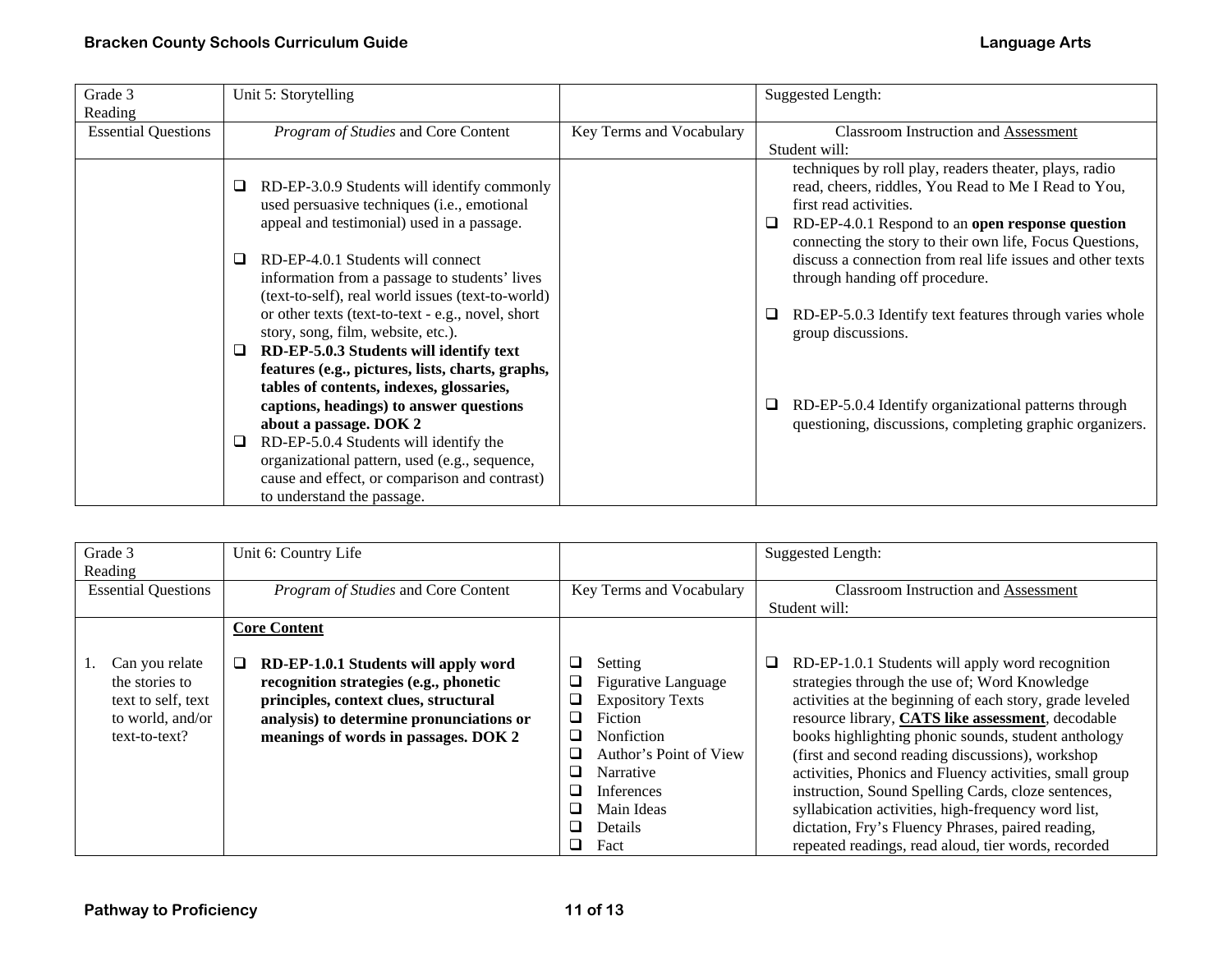| Grade 3                               | Unit 6: Country Life                                                                  |                          | <b>Suggested Length:</b>                                                                                              |
|---------------------------------------|---------------------------------------------------------------------------------------|--------------------------|-----------------------------------------------------------------------------------------------------------------------|
| Reading<br><b>Essential Questions</b> | Program of Studies and Core Content                                                   | Key Terms and Vocabulary | <b>Classroom Instruction and Assessment</b>                                                                           |
|                                       |                                                                                       |                          | Student will:                                                                                                         |
|                                       |                                                                                       | $\Box$<br>Opinion        | readings, whisper phones, choral readings, intervention                                                               |
|                                       | RD-EP-1.0.2 Students will apply<br>□                                                  | $\Box$<br>Compare        | instruction.                                                                                                          |
|                                       | knowledge of synonyms, antonyms, or                                                   | $\Box$<br>Contrast       | RD-EP-1.0.2 Students will apply knowledge of<br>$\Box$                                                                |
|                                       | compound words for comprehension. DOK                                                 | $\Box$<br>Homophones     | synonyms, antonyms, compound words, through bingo                                                                     |
|                                       | $\overline{2}$                                                                        | $\Box$<br>Synonyms       | concentration.                                                                                                        |
|                                       | $\Box$<br>RD-EP-1.0.4 Students will apply the                                         | $\Box$<br>Antonyms       | $\Box$<br>RD-EP-1.0.4 Students will apply the meanings of                                                             |
|                                       | meanings of common prefixes or suffixes to                                            |                          | common prefixes or suffixes through bingo                                                                             |
|                                       | comprehend unfamiliar words. DOK 2                                                    |                          | concentration.                                                                                                        |
|                                       | RD-EP-1.0.5 Students will identify the<br>□                                           |                          | RD-EP-1.0.5 Students will identify the purpose of<br>$\Box$<br>capitalization, punctuation, boldface type, italics or |
|                                       | purpose of capitalization, punctuation,<br>boldface type, italics, or indentations to |                          | indentions by highlighting appropriate sections and                                                                   |
|                                       | make meaning of the text. DOK 1                                                       |                          | stating why.                                                                                                          |
|                                       | RD-EP-1.0.6 Students will formulate<br>□                                              |                          | $\Box$ RD-EP-1.0.6 Students will formulate questions through                                                          |
|                                       | questions to guide reading.                                                           |                          | think pair share.                                                                                                     |
|                                       | $\Box$<br>RD-EP-2.0.2 Students will describe                                          |                          | RD-EP-2.0.2 Students will participate in small and large<br>□                                                         |
|                                       | characters, plot, setting, or                                                         |                          | group discussions.                                                                                                    |
|                                       | problem/solution of a passage. DOK 3                                                  |                          |                                                                                                                       |
|                                       | RD-EP-2.0.4 Students will identify<br>□                                               |                          | RD-EP-2.0.4 Students will use BECK CARDS to<br>$\Box$                                                                 |
|                                       | specialized vocabulary (words and terms                                               |                          | identify specialized vocabulary words, word knowledge                                                                 |
|                                       | specific to understanding the content).                                               |                          | activity, reading transparency #39, CATS like                                                                         |
|                                       | DOK <sub>2</sub>                                                                      |                          | assessment.                                                                                                           |
|                                       | RD-EP-2.0.7 Students will make inferences<br>□                                        |                          | RD-EP-2.0.7 Students will use the first read activities<br>$\Box$                                                     |
|                                       | or draw conclusions based on what is read.                                            |                          | and second read activities to make inferences and or                                                                  |
|                                       | DOK <sub>3</sub>                                                                      |                          | draw conclusions, through workshop activities (small                                                                  |
|                                       | RD-EP-3.0.3 Students will identify an<br>⊔                                            |                          | groups).<br>RD-EP-3.0.3 Students will use first read activities and<br>$\Box$                                         |
|                                       | author's purpose in a passage.                                                        |                          | second read activities to identify the author's purpose,                                                              |
|                                       |                                                                                       |                          | large group discussions,                                                                                              |
|                                       | RD-EP-3.0.4 Students will identify main<br>⊔                                          |                          | $\Box$ RD-EP-3.0.4 Students will select a paragraph and state                                                         |
|                                       | ideas or details that support them. DOK 3                                             |                          | the main idea, through workshop self checking                                                                         |
|                                       | RD-EP-3.0.5 Students will identify fact or<br>⊔                                       |                          | activities,                                                                                                           |
|                                       | opinion from a passage. DOK 2                                                         |                          | RD-EP-3.0.5 Students will use the first read and second<br>$\Box$                                                     |
|                                       |                                                                                       |                          | read activities to identify fact or opinion from a passage,                                                           |
|                                       | RD-EP-3.0.7 Students will identify an<br>⊔                                            |                          | workshop self-checking activities.                                                                                    |
|                                       | author's opinion about a subject.                                                     |                          | RD-EP-3.0.7 Students will identify the author's opinion<br>□                                                          |
|                                       | RD-EP-4.0.1 Students will connect<br>□                                                |                          | by large group discussion.                                                                                            |
|                                       | information from a passage to students' lives                                         |                          | $\Box$ RD-EP-4.0.1 Students will connect information through                                                          |
|                                       | (text-to-self), real world issues (text-to-world)                                     |                          | Focus Questions, open response questions, CATS like                                                                   |